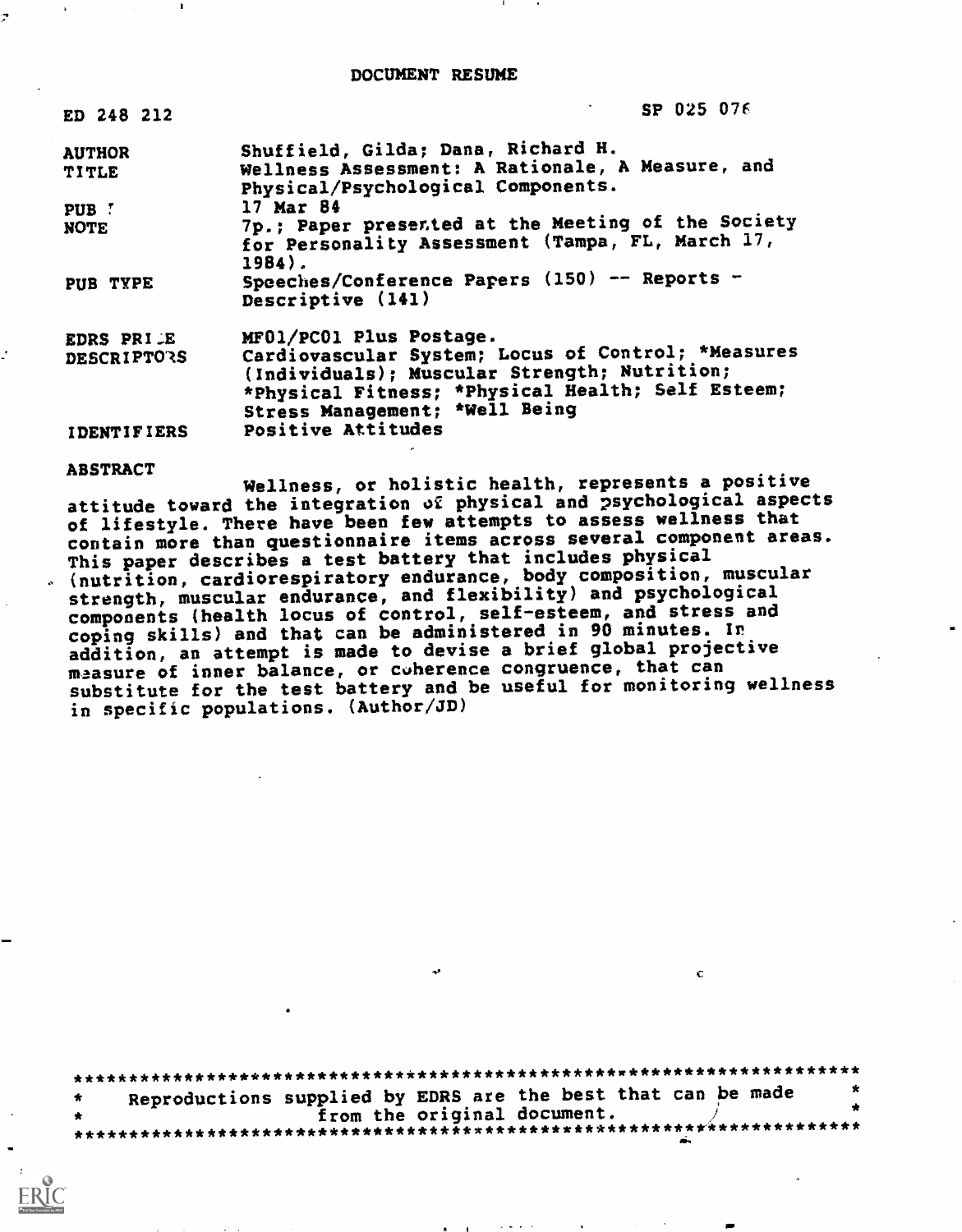Wellness Assessment: A Rationale, A Measure, and Physical/Psychological Components Gilda Shuffield and Richard H. Dana

ي

O

სა

N O

E,

Wellness, or holistic health, represents a positive attitude toward the integration of physical and psychological aspects of lifestyle. There have been few attempts to assess wellness that contain more than questionnaire items across several component areas. This paper presents a battery that includes physical (cardiorespiratory endurance, body composition, muscular strength, muscular endurance, and flexibility) and psychological components (health locus of control, self-esteem, and stress, and coping skills) and can be administered in 90 minutes. In addition, the attempt is made to devise a brief global projective measure of inner balance, or coherence congruence that can substitute for the test battery and be useful for monitioing wellness in specific populations.

> U.S. DEPARTMENT OF EDUCATION NATIONAL INSTITUTE OF EDUCATION **EDUCATIONAL RESULTERED INFORMATION LENTER HRILL**

 $\bar{\mathbf{z}}$ 

- X this is amount for them replated as i<br>The acquire the contract particular straighter thiuth is  $\gamma$  is at  $\gamma$  in (  $\mathbb{R}^{\mathsf{E}}$  , and the problem of a state of the field of expansion  $\sigma_{\rm eff}$  and  $\sigma_{\rm eff}$  and  $\sigma_{\rm eff}$
- .<br>A Process Nusia Los Sestatedor Residente<br>Concesso Socio Lopical epresión del az NR  $\label{eq:2.1} \frac{1}{2} \rho^2 \left( \frac{1}{2} \rho^2 \right) \left( \rho^2 - \frac{1}{2} \rho^2 \right) \left( \rho^2 - \frac{1}{2} \rho^2 \right)$

**PERMISSION TO REPRODUCE THIS** MATERIAL HAS BEEN GRANTED BY

Gilda Shuffield

TO THE EDUCATIONAL RESOURCES INFORMATION CENTER (ERIC)"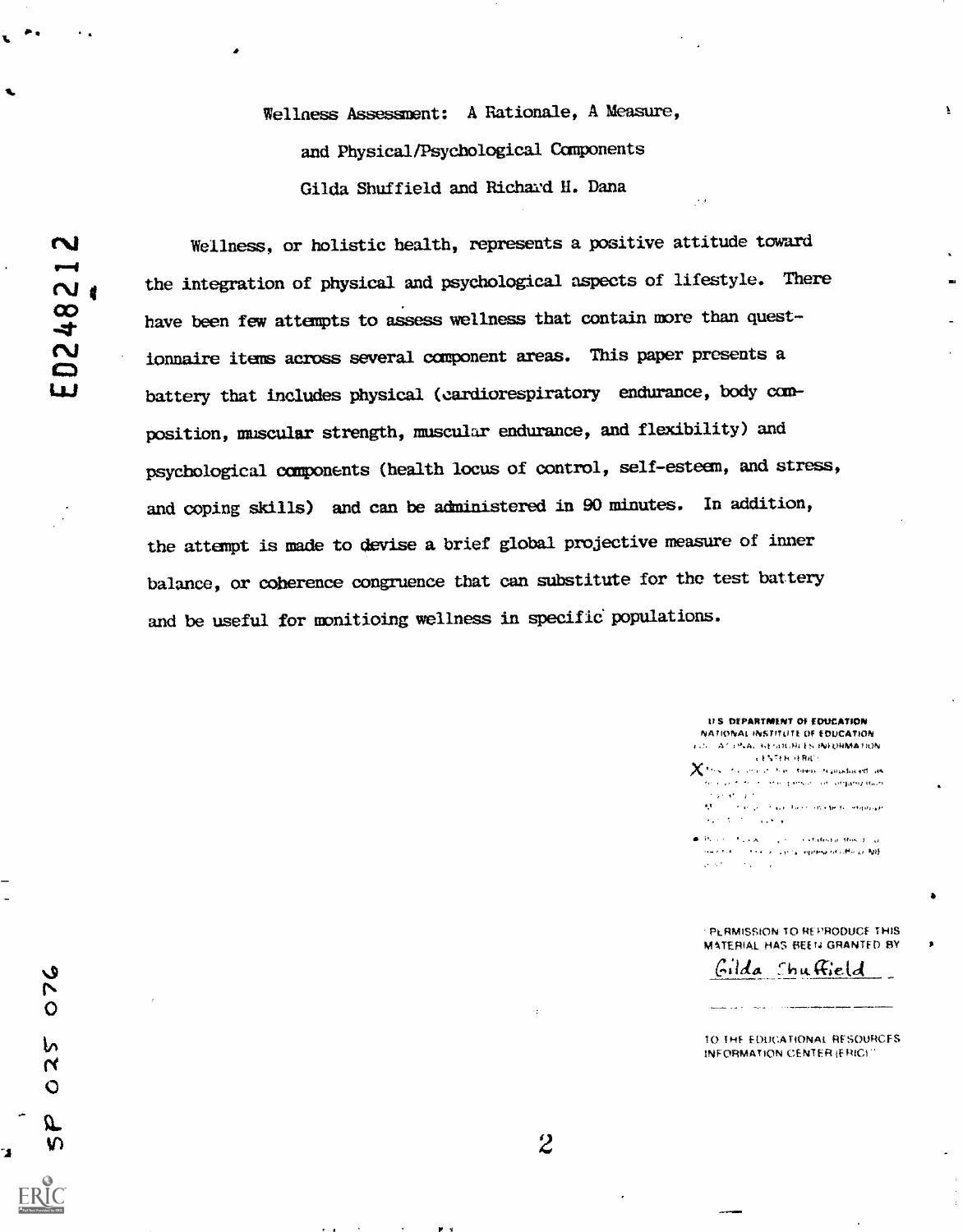### Wellness Assessment: A Rationale, a Measure, and Physical/

#### Psychological Components\*

Gilda Shuffield and Richard H. Dana

Wellness assessment reprefents a holistic model of health that is predicated on self-knowledge and a self-imposed regimen as part-andparcel of a self-managed lifestyle. Central to practices of wellness is a set'of positive beliefs about the self that define an inner balance, or congruence or sense of coherence. Although wellness implies integration of behaviors across several domains, there have been few published attempts to assess wellness that encompass more than questionnaire items representing component areas (e.g., Ardell, 1983; Clark, 1981).

This preliminary report of an assessment battery juxtaposes physical, nutritional, and psychological measures (Figure 1) which are briefly described below. These measures were administered to pilot assessees- college student volunteers in the authors' classes. Information was collated across measures and put in a format for feedback (Table 1). Individual and group feedback emphasizes information as well as pinpointing and describing avenues of possible remediation. Remediation consists of information per se, assistance on how to use information, references to additional information resources, and/or referrals to community resources.

A rationale for wellness assessment may be found in a biopsychosocial orientation that posits multiple causes and multiple effects in any health paradigm. In addition, wellness is a subjective, global self-appraisal as well as a set of comparisons with normative data. Focus on wellness recognizes that prevention is preferable and more cost-effective than cure. Finally, wellness assessment is a model that places responsbility for care directly upon the consumer as a result of information that occurs during feedback on several aspects of lifestyle.

This ongoing project has two major goals:

 $\boldsymbol{J}$  and  $\boldsymbol{J}$ 

(a) the development of a technology for wellness assessment that can be used directly by consumers and provides, in addition, a vehicle for health records.

 $(b)$  to focus attention upon the construction of a single psychological measure of the construct that underlies these wellness components. Such a measure would be of value in screeni.g and in specialized assessment procedures.

\*Presentation to the Society for Personality Assessment meeting in Tampa on March  $17, 1984.$ 



3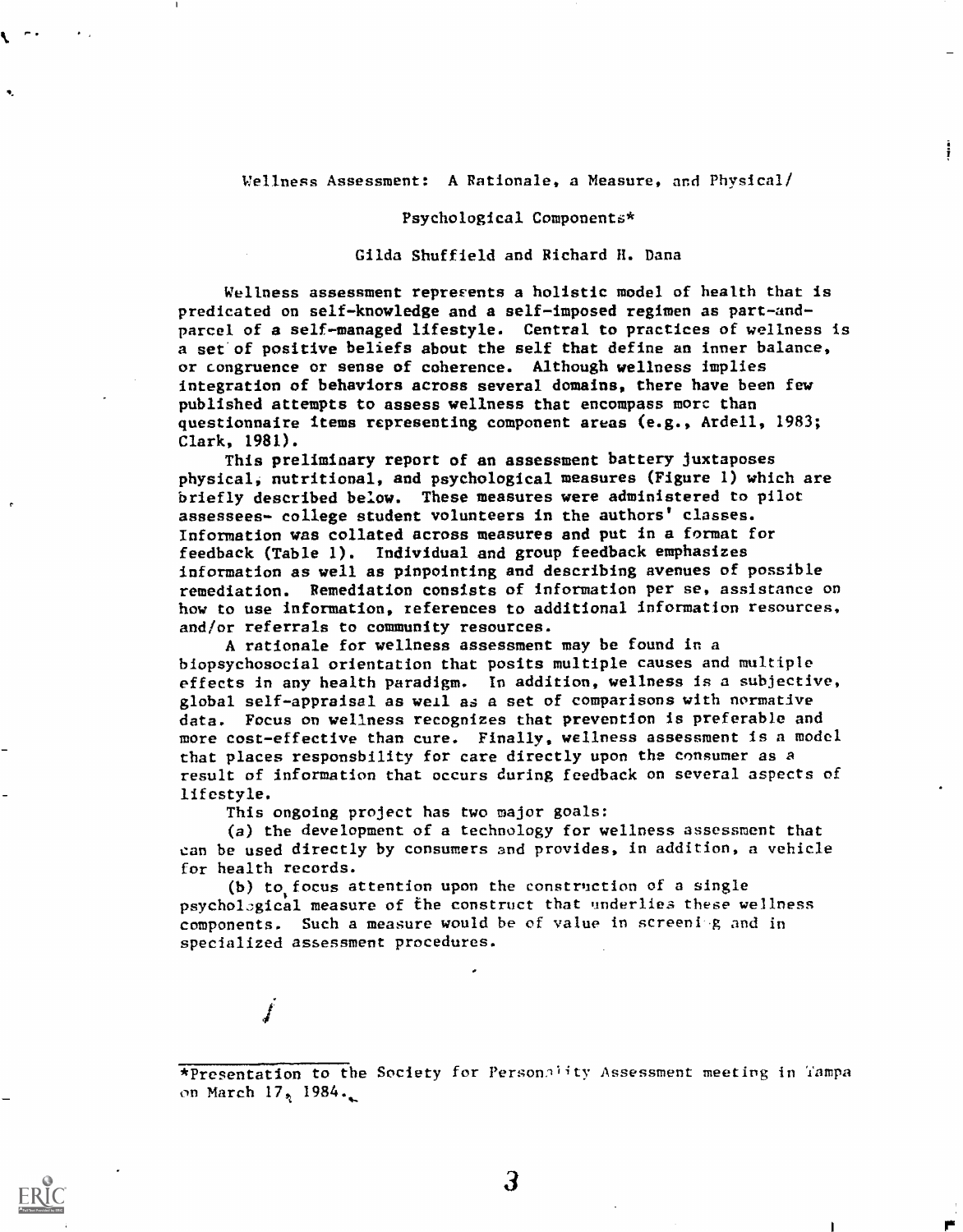### Physical/Psychological Components

 $\mathcal{P}$ 

The assessment components were nutrition, physical activit;, health locus of control, self-esteem, sources of stress/coping strategies, and inner balance.

Nutrition

Dietary recall for a 24-hour period was used and the specific foods were converted into 10 codes for large nutrients (calories, proteins, saturated fats, unsaturated fats, complex carbohydrates, sugar) and small nutrients (cholesterol, sodium, vitamin C, iron). These data were entered into an Apple computer using the Dennison Inventory of Nutritional Experiences (DINE) Program (Dennison, 1982) which compares actual and ideal diet. The result of this comparison is the number of factual-ideal matches. DINE scores range from zero to 10, or from very poor  $(0-1)$  to perfect  $(10)$ .

Physical Fitness

The components of physical fitness measured here are body composition, cardiorespiratory endurance, muscular strength, muscular endurance, and flexibility (Kusinitz & Fine, 1982).

Body composition. Level of fatness was measured using; a skinfold calipher pinch of skin. For women, iliac crest and triceps and for men, triceps, biceps, and iliac crest measures were taken. These recordings were made a computerized instrument (SKYNDEX) and converted into percentiles based on norms for 17+ year old men and women (AAHPERD, undated).

Cardiorespiratory endurance. The McArdle Step Test, with a 3-minute time period, was used with a 24-cycle cadence for men and 22-cycle cadence for women. Taped directions monitored the entire process. After a 90-second recovery period, pulse rate was compared with duration of effort using a scoring table (Mathews, 1978, p. 270).

Muscular strength. A hand dynamometer was used to measure grip strength in kilograms and converted into pounds.

Muscular endurance. Flexed leg sit-ups for a 60-second period were used to estimate muscular endurance. The numbers of sit-ups were compared with percentile norms for 17+ year old men and women (AAHPERD, undated).

Muscular flexibility. Muscular flexibility of the low back and posterior thighs was determined by sit and reach. Sit and reach was done facing a box with an extended centimeter scale. Each of several trials was recorded until the same measurement occurred on two consecutive trials. This measure was converted into percentile norms for 17+ year old men and women (AAHPERD, undated). Health Locus of Control

Health locus of control was mearured by the Multidimensional Health Locus of Control Scale (Wellston, Wellston & DeVellis, 19/8) which has subscales for inte\_nal control (IHLC), reliance on powerful others (PHLC), and reliance on chance or fate (CHIC). Separate scores for each subscale were compared with mean and standard deviation ranges for samples of college students (Wellston & Wellston, 1981). Self-esteem

Self-esteem was measured by the Self-Attitude Scale (Rosenberg, 1965) which was developed for older adolescents.. The self-esteem concept is broadly defined as the degree to which one considers oneself

4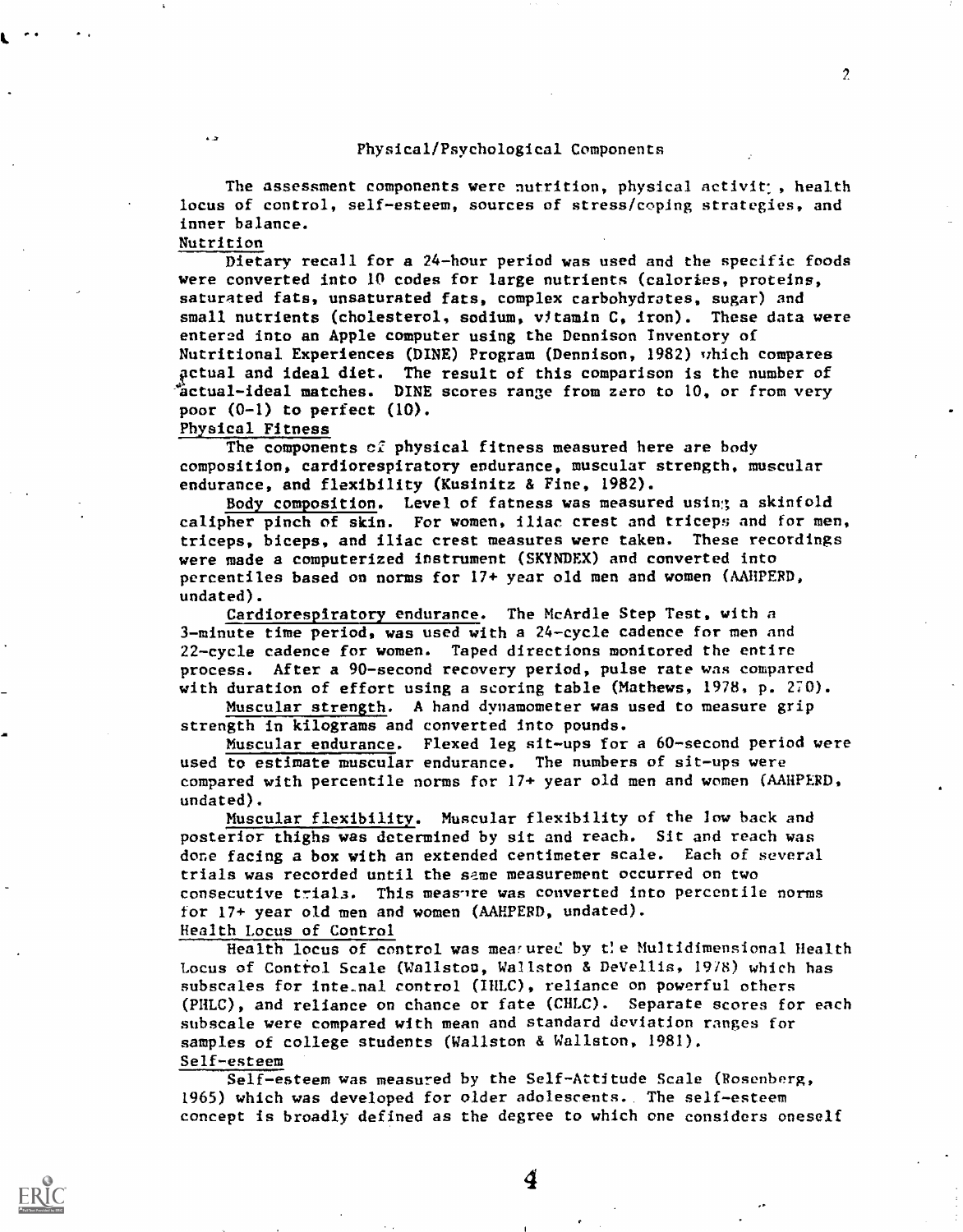a worthy person. The 10 statements are responded to by extent of agreement/disagreement. Resultant scores can be classified as  $10w$ ,  $\Phi$ moderate, of high.

# Psychological Well -being

Psychological well-being was measured by the Bradburn Scale (Bradburn, 1969). This measure is thought to tan "happiness" as an underlying construct and has been used by Bradburn with a nationwide, stratified sample in an attempt to capture the affective tone (positive, neutral, or negative) of the person's recent life experience. Life Stress

Stress was measured by a checklist adaptation of the Schedule of Recent Experiences (Sarason, Johnson & Siegel, 1978). The numbers of events checked were tallied to provide an index of stress since this is the simplest and most efficacious life event weighting scheme (Ross & Mirowsky, 1979).

## Coping Strategies

Assessees were asked to. briefly describe in writing a stressful crisis that occurred during the past 12 months and to indicate actual techniques used for alleviation. A checklist of coping items (Billings & Moos, 1981) served as the basis for description of techniques. These items represented cognitive, behavioral, and avoidance coping responses which are further clustered as problem-focused or emotion-focused. Mean scores for coping responses from community adults were used for comparison.

## Inner Balance

We have tried to measure inner balance, or what Antorovsky (1979) has referred to as "sense of coherence", by means of selected Rorschach plates (III, VI/VII, VIII) and TAT cards (1, 3BM, 16) using scoring for manageability, comprehensibility, and meaningfulness components (Antonovsky, 1983). P,wever, it appears more feasible to use his 27-item questionnaire that has been standardized on an Israeli urban Jewish adult population and demonstrated to be highly related to health,

 $5\overline{)}$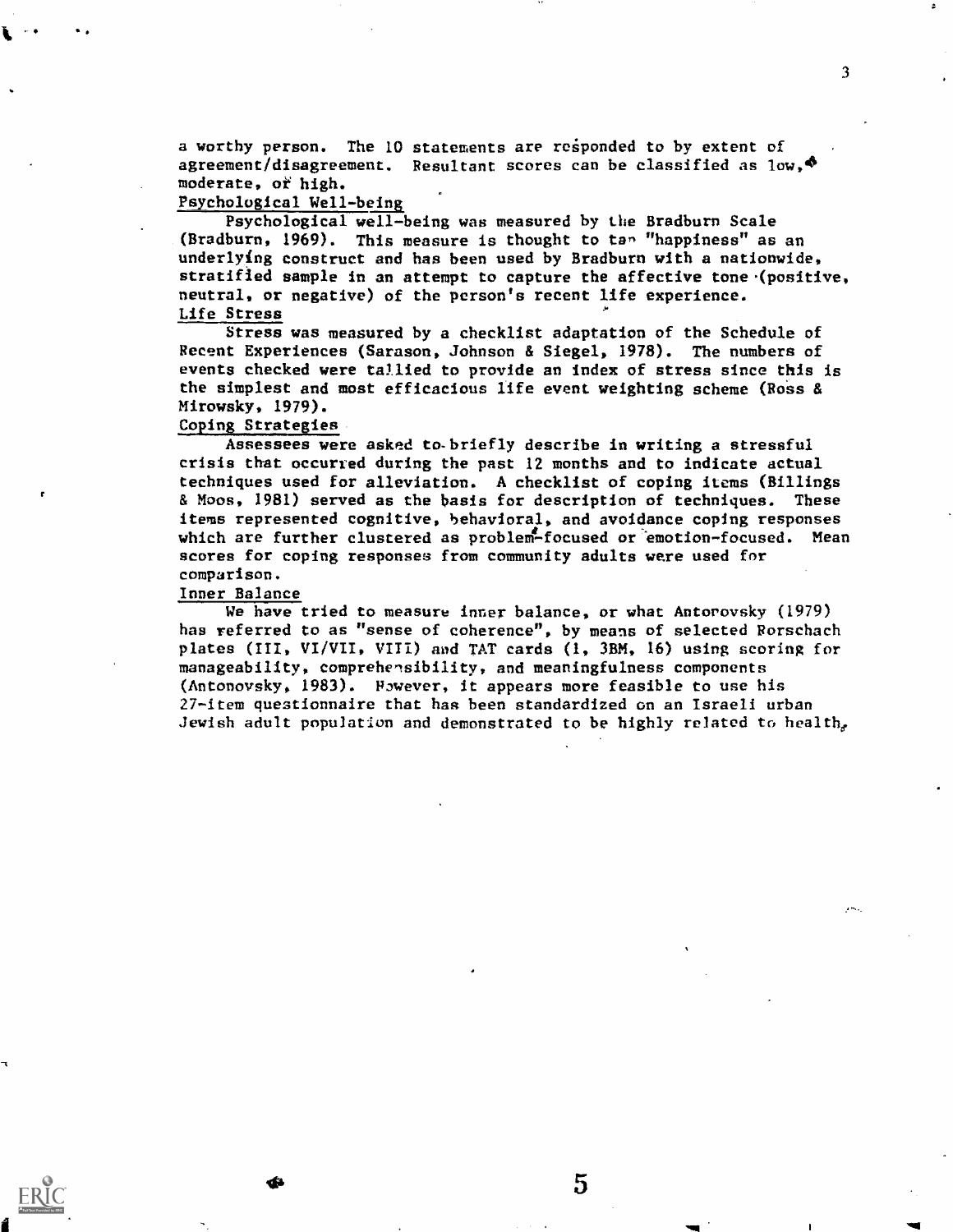,References

- American Alliance for Health Physical Education Recreation and Dance (undated). Health related physical fitness: Test Manual. Reston, VA; Author.
- Antonovsky, A. (1979). Health, stress and coping. San Francisco: Jossey-Bass.
- Antonovsky,,A. (1983, March). The sense of coherence: Development of a research instrument. Newsletter and Research Reports, 1, 11-22. (Available from S. W. S. Schwartz Research Center for Behavioral Medicine, Tel Aviv University)
- Ardell, D. (1982). 14 days to a wellness lifestyle. Mill Valley, CA: Whatever.
- Billings, A. G., & Moos, R. H. (1981). The role of coping responses and social resources in attenuating ,the stress of life events. Journal of Behavioral Medicine, 4(2), 139-157.
- Bradburn, N. (1969). The structure of psychological well-being. Chicago: Aldine.
- Clark, C. C. (1981). Enhancing wellness. New York: Springer.
- Dennison, J. (1982). The DINE System. New York: NoW American Library.
- Kusinitz, I., & Fine, M. (Eds.). (1983). Physical fitness for practically everybody. Mount Vernon, NY: Consumers Union.
- Mathews, D. K. (1978). Measurement in physical elucation. Philadelphia: Saunders.
- Rosenberg, M. (1965). Society and the adolescent self-image. Princeton, NJ: Princeton University Press.
- Ross, C. E., & Mirowsky, J. (1979). A comparison of life-event weighting schemes: Change, undesirability, and effect-proportional indices. Journal of Health and Social Psychology, 20, 166-177.
- Sarason, I. C., Johnson, J. H., & Siegel, J. M. (1978). Assessing the impact of life changes: Development of the Life Experiences Inventory. Journal of Consulting and Clinical Psychology, 25, 419=428.
- Wallston, K. A., & Wallston, B. S. (1981). Health locus of control scales. In H. M. Lefcourt (Ed.), Research with the locus of control construct. New York: Academic Press.
- Wallston, K. A., Wallston, B. S., & DeVellis, R. (1978). Development of the Multidimensional Health Locus of Control (MHLC) Scales. Health Education Monographs, 6(2), 160-170.

6

 $\mathfrak{t}$ .